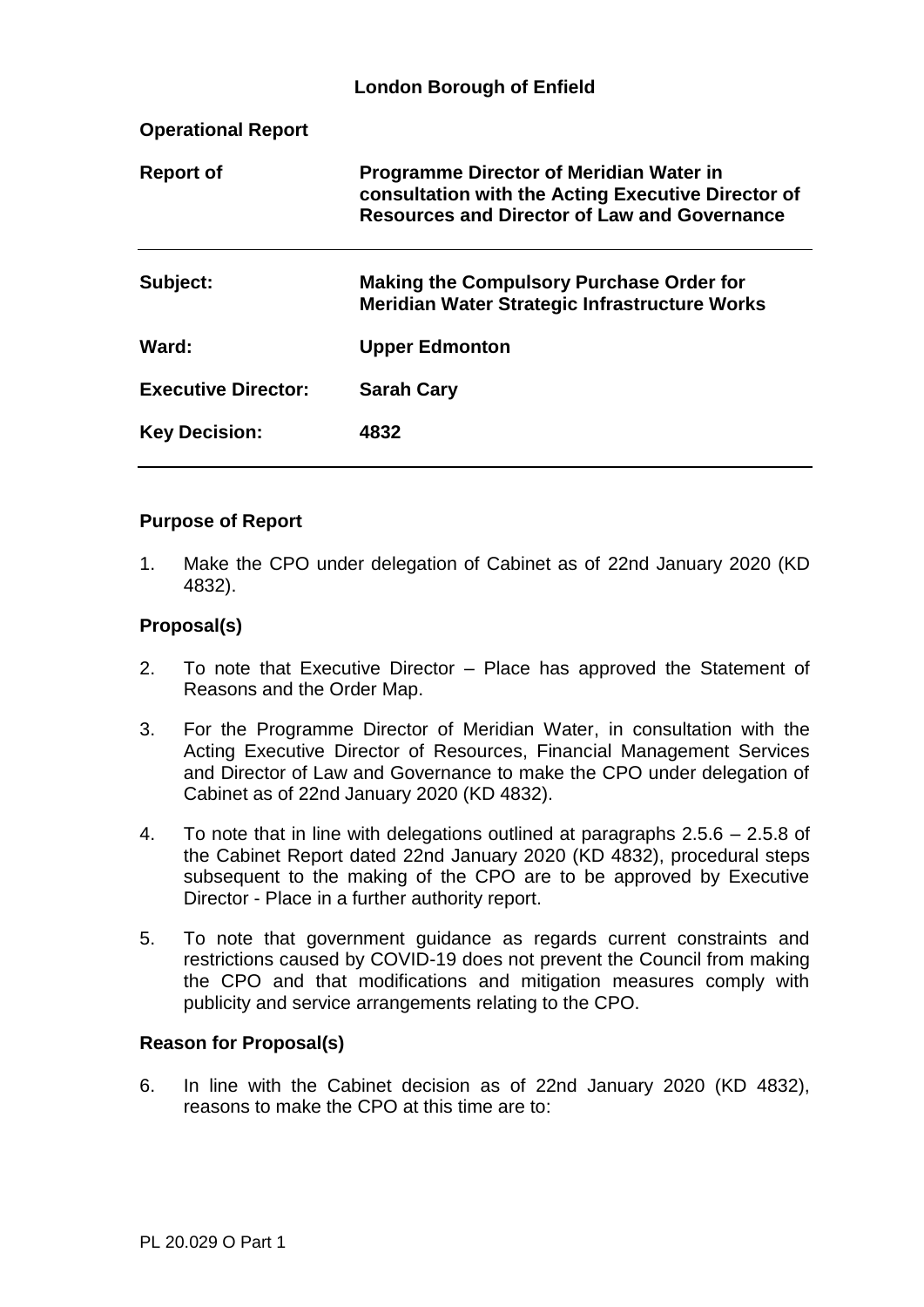- Enable the Council to exercise control over the land required to implement development of the SIW of the Meridian Water regeneration area:
- Avoid delays to delivering the infrastructure which could put at risk the £156 million HIF funding that has been conditionally awarded by central government and thereby the delivery of the SIW;
- Avoid delay and potentially putting at risk the Meridian Water regeneration and the related economic, social and environmental benefits for the Borough and the local area
- Demonstrate to MHCLG that every effort was made to meet the deadline even if the CPO case is delayed by other factors or bodies outside the Council's control;
- Maximise the chance that the CPO is processed in a timely manner considering the possibility of excess case load from other local authorities. Earlier application would increase likelihood of earlier consideration by NPCU, PINS and Secretary of State;
- Minimise risk of further delays to the programme as the social distancing measures around Covid-19 are not fully lifted and remain under periodical review.

Progress made to date provides confidence that despite planning and HIF funding contract uncertainties, these will be resolved in advance of a potential inquiry. Queen's Counsel has reviewed the case and his comments were addressed as to mitigate possible objections. See Confidential Appendix for details.

# **Relevance to the Council's Corporate Plan**

7. This proposal will contribute to the Council's priorities: Good homes in wellconnected neighbourhoods; safe, healthy and confident communities; and an economy that works for everyone.

# **Background**

## *General Background*

- 8. On 22nd January 2020 Cabinet (KD 4832) authorised a CPO for the delivery of Strategic Infrastructure Works (**SIW**) at Meridian Water, subject to delegations, as were outlined at paragraphs 2.4, 2.5 and 2.7 of the Report.
- 9. The Meridian Water programme budget for the rest of 2019/20, as well as 2020/21 and 2021/22, was authorised as part of the Cabinet Report of 16th October 2019 and Full Council Report of 20th November 2019 (KD4469). This includes £11.3 million for infrastructure related land acquisition.
- 10. The CPO is for the acquisition of land and rights required to deliver the SIW at Meridian Water, not for the entire Meridian Water Regeneration Area. The SIW are required to unlock the development of land at Meridian Water enabling the delivery of up to 10,000 homes across the site. This includes the development of 2,300 homes at development zones 2 (part), 4 and 5 (see the plan in Appendix 3 to the Statement of Reasons) for which the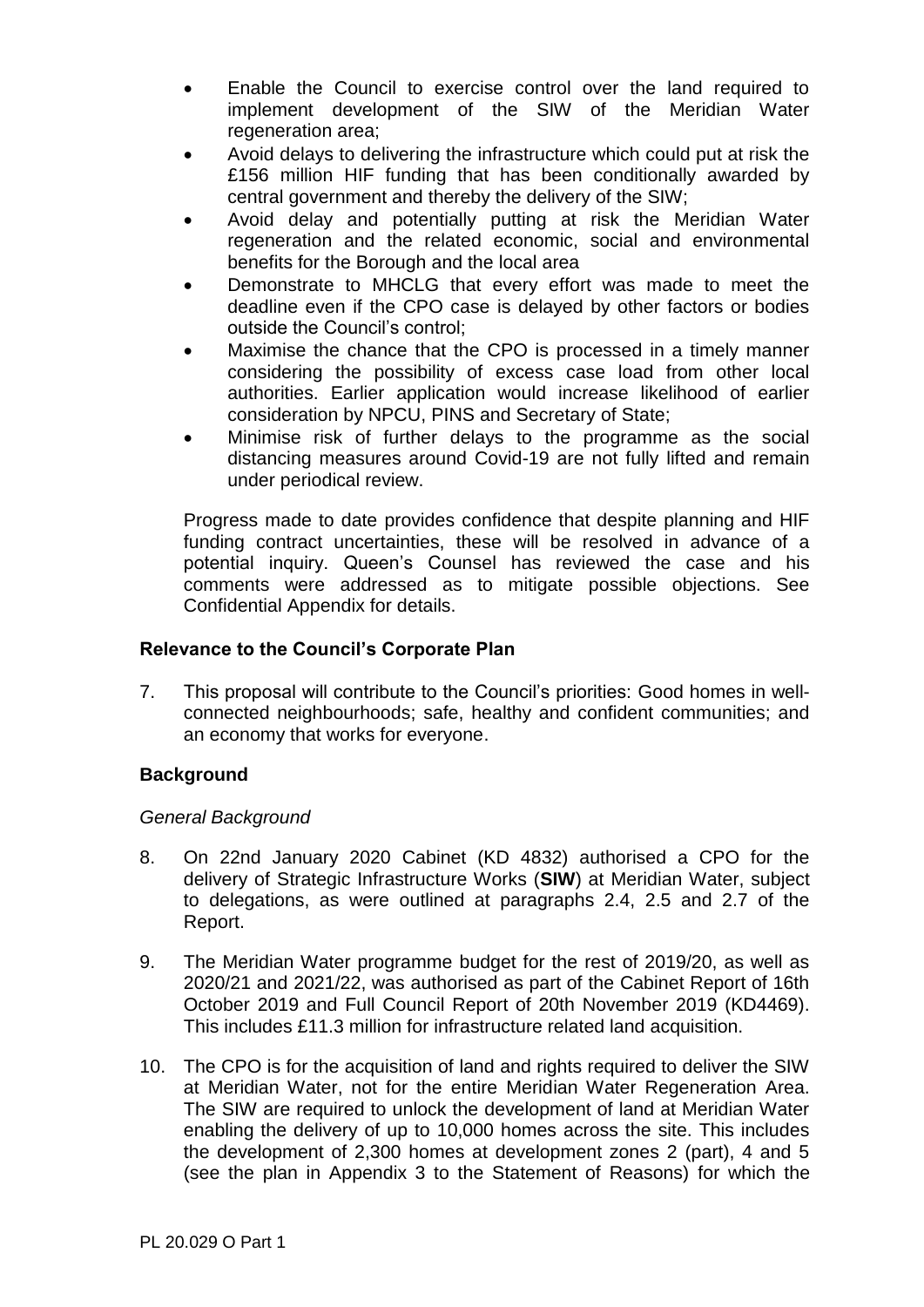Council resolved to grant planning permission for 24th March, subject to finalising conditions and a legal agreement.

11. The final form of Statement of Reasons in support of the proposed Order has been approved by the Executive Director of Place and is appended at Appendix 3 of this report. Although the Statement of Reasons is nonstatutory, it is an important document and, when the Order is made, it will be served on relevant parties with the required statutory notices of making of the Order. The Statement of Reasons has been prepared in accordance with Government Guidance on Compulsory Purchase, "Guidance on Compulsory purchase process and The Crichel Down Rules" (MHCLG CPO Guidance July 2019) ("the Guidance") and the "Coronavirus (COVID-19): compulsory purchase guidance" (MHCLG May 2020).

## *Funding*

- 12. On 17th August 2019 Central Government announced that, subject to agreement of terms and satisfaction of pre-contract conditions, the Council's bid for £156 million of Housing Infrastructure Funding (HIF) to deliver the SIW was successful. Receipt of grant will be subject to agreement of detailed terms and the satisfaction by the Council of precontract and pre-funding conditions set by Ministry of Housing, Communities and Local Government (MHCLG). Stace and CMPS, the project managers for the delivery of the Housing Infrastructure Works (nonrail and rail respectively), have prepared a programme of the activities required to deliver the SIW that meets with the HIF funding requirements, which include spending of HIF funding and delivery of SIW by March 2024. The Council is working towards achieving vacant possession of all the land by Q4 of 2021 in order to achieve the build programme. Furthermore, MHCLG have indicated that they want assurance that the Council will have the means to be in control of all the land required for HIF works before funding for the infrastructure works is advanced.
- 13. The HIF is allocated for non-rail works (covering roads, bridges, remediation and flood alleviation) and rail upgrade works (works to increase the train capacity serving Meridian Water station). The procurement of the contractor for non-HIF works is underway, bids have been submitted which are within the budget envelope. While the actual infrastructure costs could vary from the amount of HIF grant due to various factors such as emerging design specification or fluctuating macroeconomic parameters, the Council is actively monitoring and managing these risks to ensure costs stay within budget.
- 14. With regard rail works, the Council is working closely with key stakeholders including Network Rail to optimise the rail design solution, to unlock benefits for the wider network. The current preferred option has a budget that is an estimated £11-15 million higher than the currently HIF rail allocation. In order to deliver this enhanced solution, the Council is actively working to secure the additional funding, including through central government and other stakeholders. The Meridian Water team is currently working to the time frame of 6 months to secure the additional funding.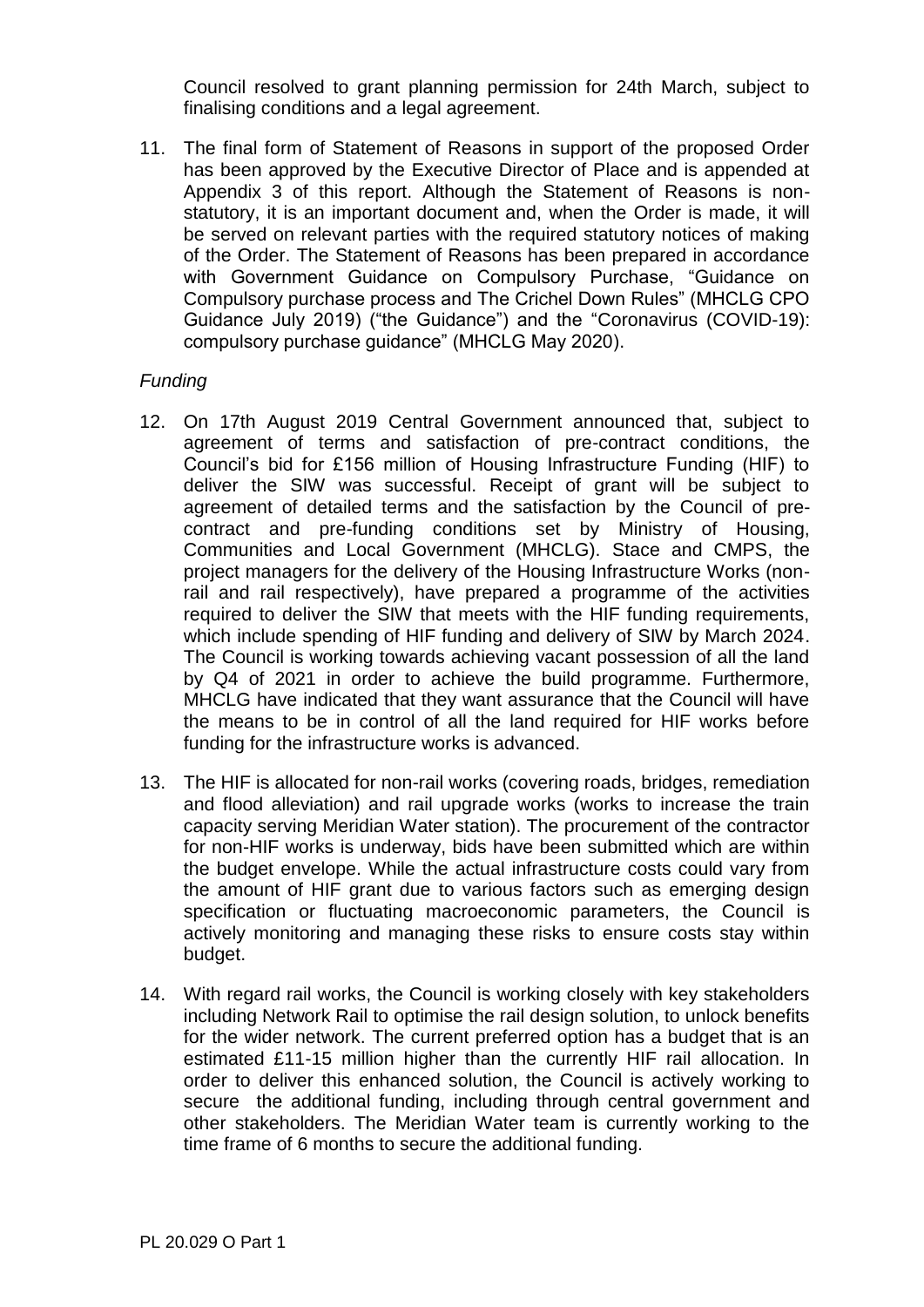- 15. In the unlikely event where we are unable to secure the extra funding for the enhanced rail solution, at that point we would identify mitigation measures which we would present in an authority report to Cabinet, (with a timeframe sufficiently prior to any CPO inquiry), to address budgetary position.
- 16. Detailed terms and conditions of grant funding are currently being negotiated between the Council and MHCLG. It is expected that the Grant Agreement will be entered into by August 2020. Conditions precedent to funding are at several levels:
	- a) Pre-commencement conditions these are conditions that will need to be satisfied before the grant agreement can be entered into. Satisfaction of these conditions does not automatically make funding available. Since the beginning of 2020, all the pre-contract conditions were satisfied as confirmed by MHCLG.
	- b) Conditions precedent to making a claim for £26 million Preliminary Expenditure and Historic Cost – these are administrative in nature; and
	- c) conditions precedent to making any subsequent claim for funding i.e. funding for any works. The wording of the pre-works conditions is being finalised and the Meridian Water team is working closely with MCHLG and DfT to ensure all conditions can be satisfied. Progress to date provides confidence in the Council's ability to satisfy outstanding conditions by Summer 2021, subject to their final wording which is currently being discussed.

Since January 2020, there has been a significant progress in agreeing the terms of funding conditions. While there is a risk that conditions to funding cannot be satisfied by the Council, the collaborative work undertaken with MHCLG to frame the conditions in a way that is achievable to the Council while ensuring that MHCLG's funding safeguards are retained, forms a basis for confidence that outstanding conditions can be satisfied and will therefore not impede the delivery of SIW and drawdown of funding.

# *Land Acquisition*

17. As at the present date, the Council secured ownership of circa 44 acres, that is 72% of the land to be acquired within the CPO area. In terms of the remaining land, in the first instance the Council is aiming to acquire land by private treaty, however, a CPO is necessary to ensure that land required for the SIW can be acquired. The Council has been acquiring land within the CPO area since 2015. In addition, TerraQuest, (the Council's Land Referencing consultant) has identified registered ownership and rights in the CPO land to establish contact with the remaining qualified parties. Following diligent enquires, contact has been made with affected parties and the Council has informed all the owners of land interests affected by the Order. The Council is attempting to acquire interests by agreement and has commenced negotiations with all known parties. These negotiations will continue in parallel with the CPO process.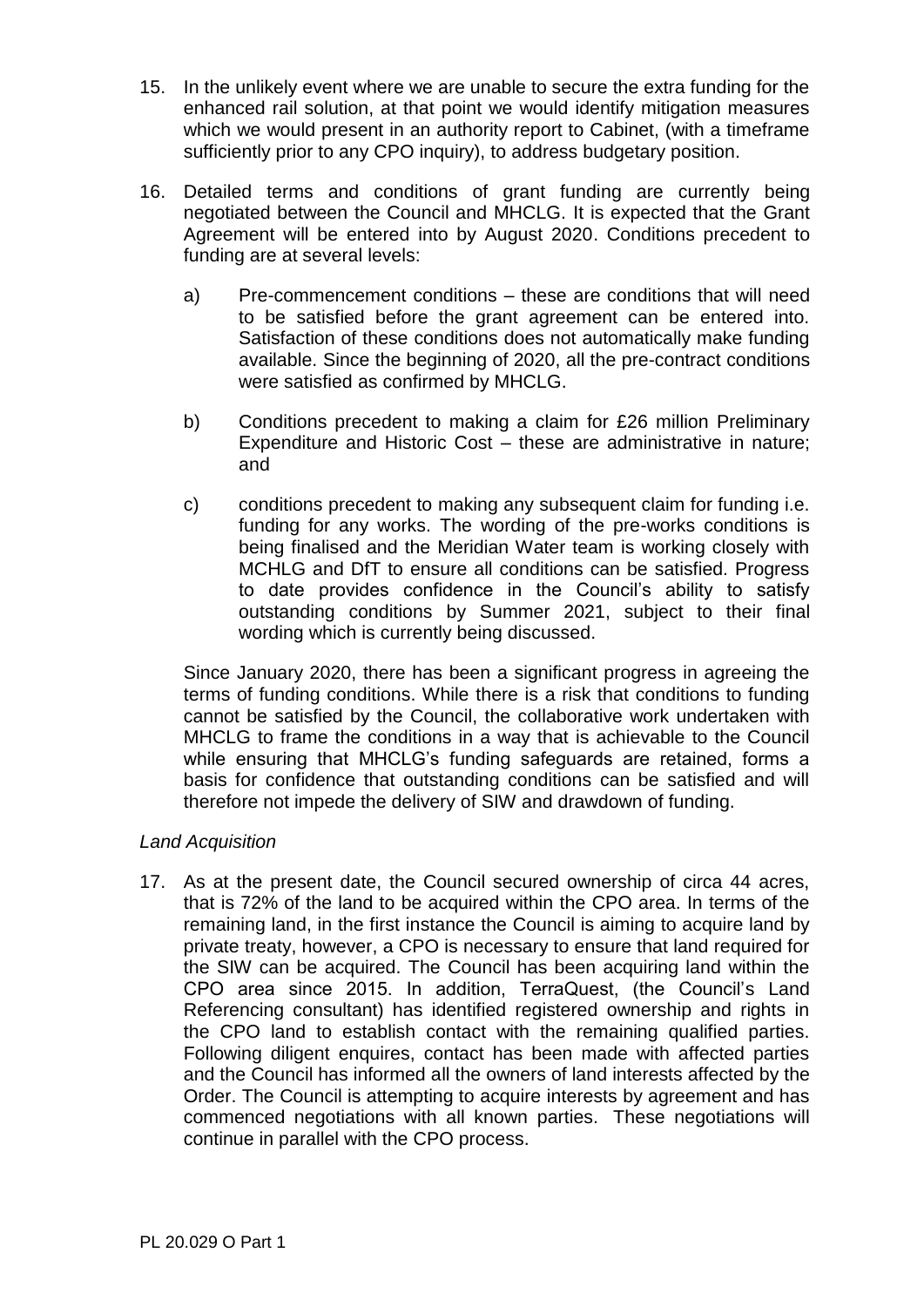18. Since the 22<sup>nd</sup> January 2020 (KD 4832), the Council has agreed terms and completed the acquisition of land at Anthony Way together with land and buildings adjoining and continues to work towards concluding terms via private treaty on other land within the CPO area, so as to assemble land voluntarily and mitigate the extent of third party interests and risks. Terms have recently been agreed with another party and the Council is in the process of progressing this acquisition. Furthermore, negotiations are continuing with remaining parties, alongside the CPO process.

## *Planning*

19. In preparing the SIW planning application significant pre-application engagement was undertaken with the local business and residents, the Local Planning Authority, statutory and non-statutory consultees. Community consultation exercises were held in April and May 2019 including two engagement days, one on 23 April and one on 18 May. A Statement of Community Involvement was also submitted with the planning application and provides further details of the community consultation and engagement undertaken to date. A 'full' planning application (ref: 19/02717/RE3) for the SIW was granted on 22 July 2020.

## *Public Interest*

20. Officers are satisfied that there is a compelling case in the public interest to make the compulsory purchase order as described in detail in the Statement of Reasons. The CPO is based on the need for SIW which will contribute to the achievement of objectives specified in Sections 226 (1)(a) and 226(1A) of the 1990 Act: to facilitate the carrying out of development, redevelopment or improvement on or in relation to land in its area, and that such development will contribute to the promotion or improvement of economic, social and environmental well-being of the area.

Officers consider that the compulsory purchase order will satisfy all the tests set out in the Guidance on compulsory purchase orders and the Crichel Down Rules. Statement of Reasons describes in detail the following justification for use of Compulsory Purchase Powers:

- The purpose for which the land is being acquired fits with the adopted planning framework for the area.
- The SIW will contribute to the social, economic and environmental well being of the area.
- The design of the SIW proposed is the only viable means to achieve the planning policy objectives.
- the Scheme is viable and SIW have general indication of funding intentions.
- 21. Since 22<sup>nd</sup> January 2020 (KD 4832), the Council has commissioned extensive review of Equalities Impact Assessment by Ottaway Strategic Management Limited and an action plan has been put in place for mitigation measures. This provides greater understanding of equality duty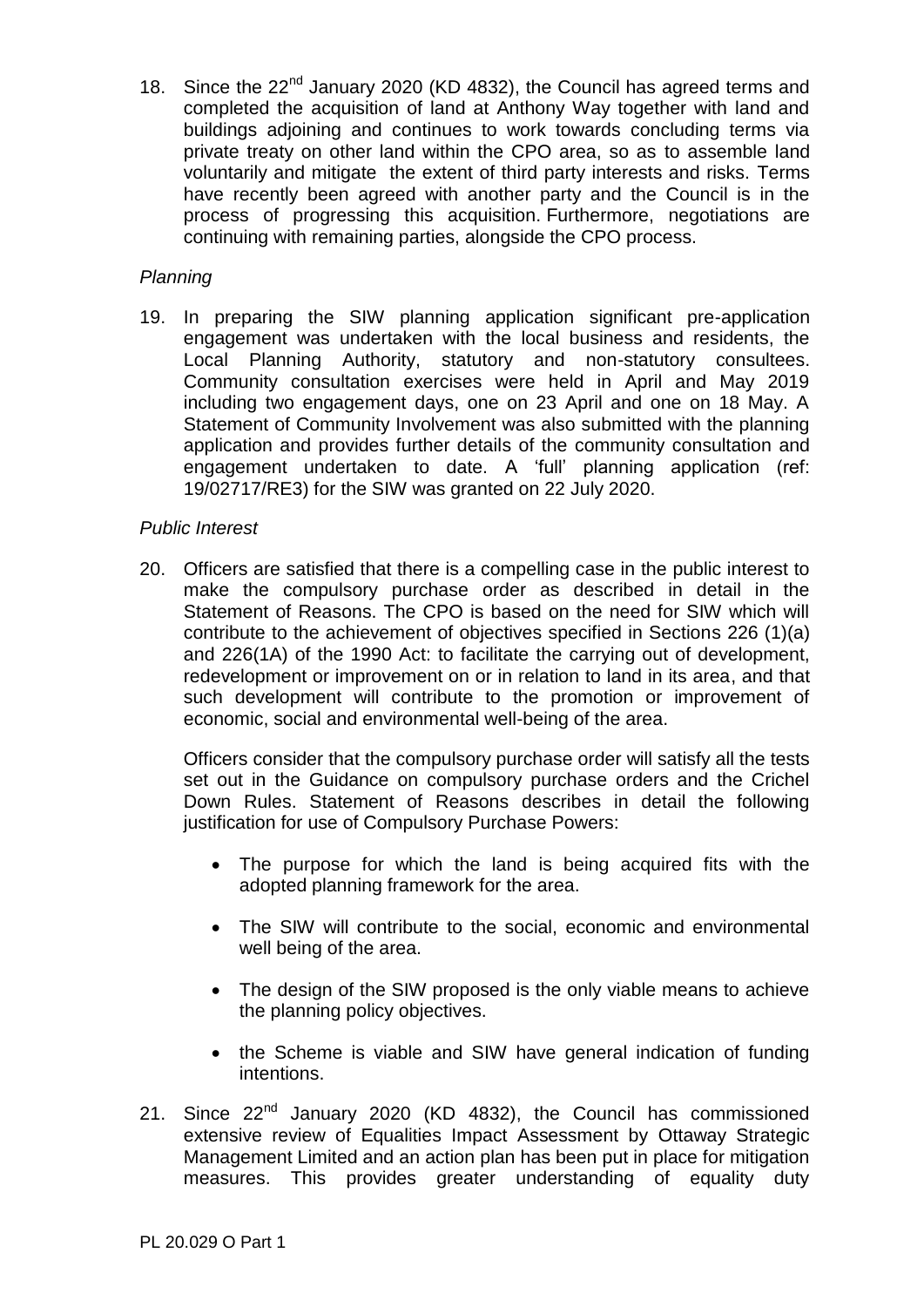consideration under Section 149 of the Equality Act 2010 and puts the Council in a more prepared position in regard to further progress on the CPO. Please see section 9 for details.

### *Progress since January 2020*

22. The Council has undertaken all necessary preparations to make the CPO. The final Order Map (CPO Plan) and schedule are attached. Important programme milestones have been achieved since Cabinet authorised the CPO in January 2020, strengthening its case from planning policy and development management perspectives. Officers are satisfied that there is a compelling case in the public interest for acquiring the land compulsorily as set out in the Statement of Reasons (see Appendix 3). On 29<sup>th</sup> January 2020, the Council adopted Edmonton Leeside Area Action Plan (ELAAP), and on 22<sup>th</sup> July planning application for the SIW was granted permission.

## *Updated programme*

23. On 11th March 2020, World Health Organization (WHO) recognised pandemic coronavirus SARS-CoV-2. Later that month, the United Kingdom government passed the Coronavirus Act 2020 and introduced measures to restrict non-essential travel, social contact, close large number public venues' categories and reduce public transport service. The measures are disrupting and delaying a range of services across public and private sector, potentially including CPO notice service and other procedures required by the Acquisition of Land Act 1981. It is therefore important to consider the current coronavirus outbreak and its impact on operations in deciding on timing of making the CPO. There is no certainty over when public and private sector could revert back to a normal regime of operations.

On 13th May 2020, the government published 'Coronavirus (COVID-19): compulsory purchase guidance' and updated this on 27 May 2020. This covered several practical considerations such as Royal Mail delivery recording and correspondence with NPCU. The guidance does recommend increasing time periods for people to respond to a CPO notice as some may not be able to reach a post box or there may be a delay in response due to illness or postal system. The guidance does not prevent local authorities from making CPOs. It also confirms that local authorities may publish the order and map online to comply with requirements to make documents available for inspection in a 'place'. These recommendations were incorporated into the Mitigation Plan (see 'Main Considerations for the Council'). In addition, the Council has consulted on its CPO COVID-19 mitigation measures with MHCLG, receiving feedback on the proposed steps as being reasonable.

24. There have been delays to the making of the CPO, principally as a result of the Covid-19 pandemic. Fortunately, the HIF delivery programme has contingencies built in to it to allow for unforeseen delays. Whilst part of this contingency has been used up, there is still an element of contingency remaining and we are confident that the current programme is robust and the Council will be able to meet the HIF delivery programme if the Council proceeds with the making of the CPO in accordance with the timeframe currently proposed. See Confidential Appendix for details.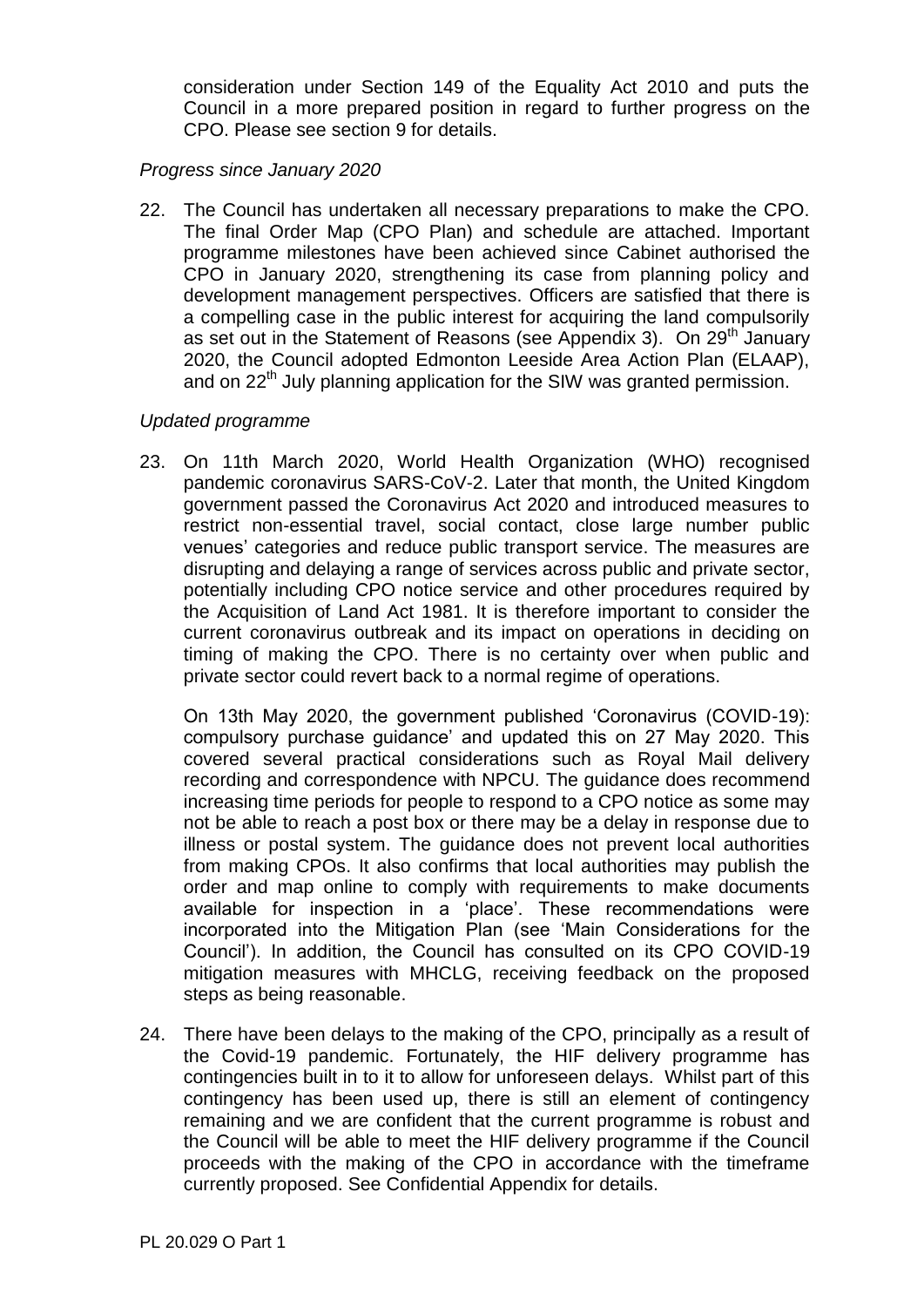### **Main Considerations for the Council**

- 25. The Council is pro-active in addressing any future factors of uncertainty as regards the CPO. Whilst it is acknowledged that the detailed terms of the grant agreement are currently being negotiated and the full amount of funding will not be advanced until a number of conditions have been satisfied, there is sufficient confidence in resolving these by the period of CPO inquiry given the progress to date described above.
- 26. It is acknowledged that the Council will need to have the resources to implement the scheme irrespective of how actual costs will vary from the HIF grant amount due to various factors such as emerging specification of design options or changing macroeconomic conditions. However, there are diminishing merits to postponing the decision to make the CPO until there is full clarity over these parameters, as the Council is actively and continuously monitoring these risks, discussing a range of scenarios with key stakeholders and preparing mitigation strategies. Programme budget approved in October 2019 includes contingency; moreover, CPO budget includes contingency costs for the CPO process delay (see Confidential Appendix for details). Finally, further delay to making the CPO could exacerbate the risk of not securing HIF grant due to failure of complying with MHCLG deadlines.
- 27. In light of COVID-19 social distancing measures, the Council developed a mitigation plan with its consultants to ensure compliance with the CPO requirements:

|                | <b>Requirement</b>                                                                                                                | <b>Issues</b>                                                                                                                                                                                                                                                                                                                                                                                                                                                                                                                                                                                               | <b>Mitigation</b>                                                                                                                                                                                                                                                                                                                                                                                                                                                                                                                                            |
|----------------|-----------------------------------------------------------------------------------------------------------------------------------|-------------------------------------------------------------------------------------------------------------------------------------------------------------------------------------------------------------------------------------------------------------------------------------------------------------------------------------------------------------------------------------------------------------------------------------------------------------------------------------------------------------------------------------------------------------------------------------------------------------|--------------------------------------------------------------------------------------------------------------------------------------------------------------------------------------------------------------------------------------------------------------------------------------------------------------------------------------------------------------------------------------------------------------------------------------------------------------------------------------------------------------------------------------------------------------|
| M1             | Objection<br>Period:<br>statutory<br>minimum<br>objection<br>period is 21<br>days.                                                | 'lockdown'<br>Due<br>to<br>current<br>recipients of notices may receive<br>their notices later, or these may be<br>sent to business addresses whose<br>employees are working from home<br>so not received. Therefore it is<br>possible that interested parties<br>may miss the opportunity to submit<br>an objection in time. Royal Mail<br>the<br>currently<br>holding<br>are<br>undelivered post for an extended<br>period of 30 days before returning<br>to sender.                                                                                                                                      | Provide an extended 42 day<br>objection period. TerraQuest to<br>monitor the status of recorded<br>deliveries via the Royal Mail<br>website, deal with undelivered<br>post on a case-by-case basis,<br>seek alternative address via<br>establishing a contact with the<br>served party.                                                                                                                                                                                                                                                                      |
| M <sub>2</sub> | Publicity:<br>statutory<br>requirement is<br>site notice;<br>press notice<br>and service of<br>notice to<br>qualifying<br>persons | The current lockdown restrictions<br>relaxed, however, some<br>have<br>social distancing measures are still<br>in place, with some households<br>shielding themselves until at least<br>$31st$ July 2020. As a result, there<br>are fewer opportunities for people<br>to see a site notice when passing<br>by a public venue. Similarly,<br>readership of newspapers may be<br>reduced<br>due<br>limited<br>to<br>for<br>opportunities<br>people<br>to<br>purchase a copy. Royal Mail and<br>other<br>delivery<br>services<br>are<br>providing a less frequent/reliable<br>service and are scaling back the | all<br>Contact<br>parties<br>by<br>email/phone/letter before making<br>the CPO to give them additional<br>warning and ask if there are<br>additional modes of service and<br>addresses that can be used.<br>Where no contact is possible,<br>TerraQuest will search additional<br>addresses<br>general<br>web<br>on<br>research or old copies of title<br>information<br>similar<br>(or<br>documentation). TerraQuest are<br>regularly monitoring the advice<br>of Royal Mail. The website will<br>also be available for the public to<br>inspect the Order. |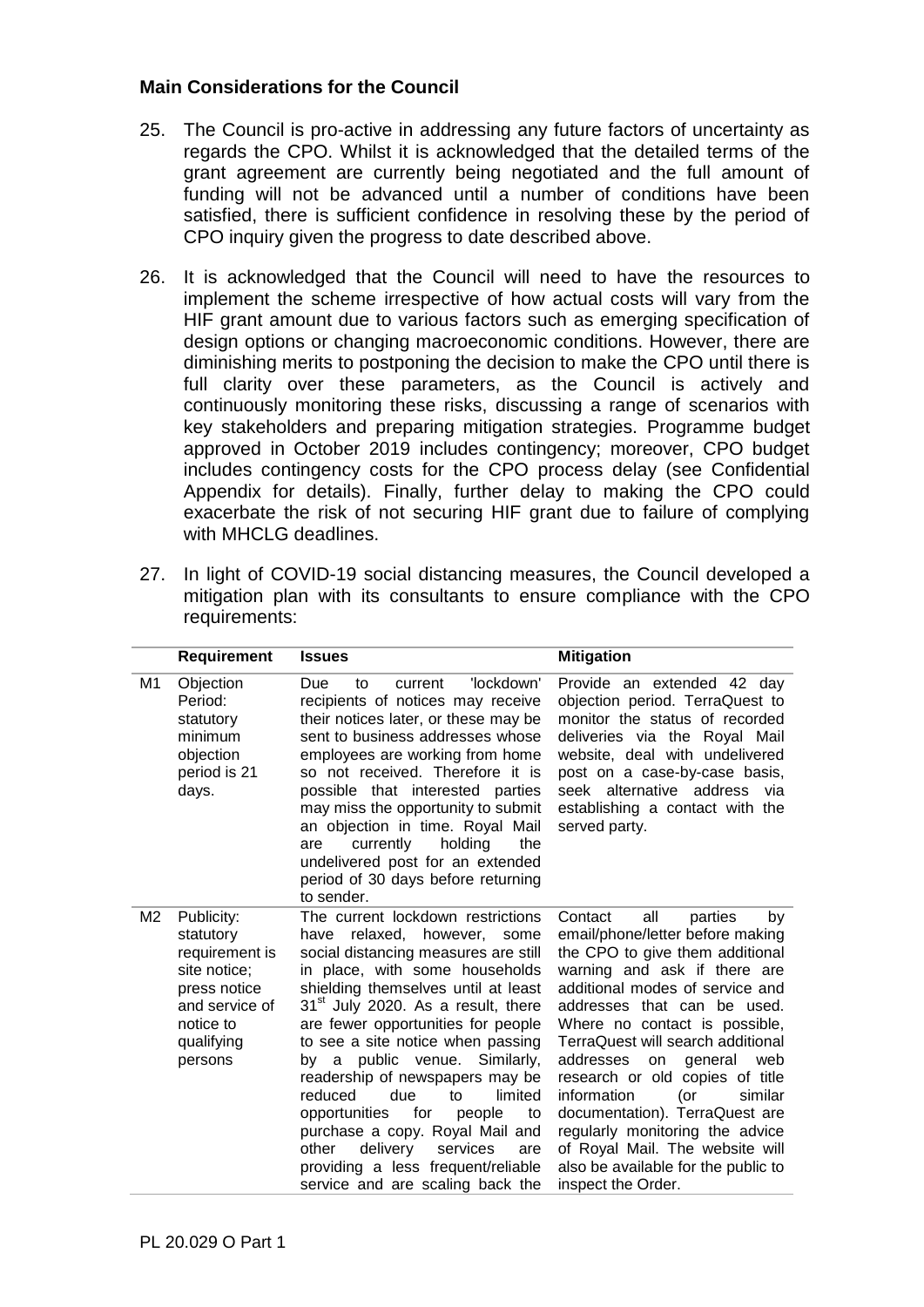services offered. Served parties may be hesitating or unable to travel to collect the notice due to the lockdown measures.

M3 Publicity: the CPO and Map is required to be deposited for inspection within the locality. The intention was to deposit a copy of the CPO in the Council Civic Centre and at a Fore Street library (close to Meridian Water). As at the date of this report, only two libraries in Enfield have reopened to the public, but they are not in a normal mode of operation. Edmonton Green Library reopened on  $13<sup>th</sup>$  July and is intended to be used as the inspection venue, as it is close to Meridian Water, However, it is acknowledged that this could be subject to change, if there was a further lockdown and also there are restrictions in place due to COVID-19,including a cap on the number of people who can be at the library. The Civic Centre, whilst open for essential staff, is closed to the general public and only the Order and accompanying map will be displayed on the noticeboard outside the main entrance. The Order schedule will not be available to view at this location. Therefore, there are some restrictions to placing the CPO in a physical location for inspection by the public. However, redacted copies of the documents will be available on the Council's website and electronic or hard copies can be provided to parties on request. The Council intends to publish the CPO, Maps, Schedule and Statement of Reasons on its website. This will be noted on the notices which will state the website address. Government's COVID-19 CPO guidance was followed in preparing publication measures plan and states that a website will be considered a place for inspection in compliance with the legal requirements. While MHCLG is not able to confirm as satisfactory any local authority's action plan, the Council's mitigation plan was shared with MHCLG who raised no concerns. M4 Make the CPO in time under MHCLG deadlines. Central government may introduce further isolating measures with a potential of higher uncertainty over or disruption of supply chain, making it harder or impossible for the Council to satisfy statutory CPO requirements and serve notices. The reason for making the CPO at this time is that the HIF grant needs to be drawdown and spent by March 2024 making it essential that vacant possession of all the land is achieved in 2021. To mitigate the risk of missing the deadline, it is recommended to proceed with the CPO following the outlined mitigation plan.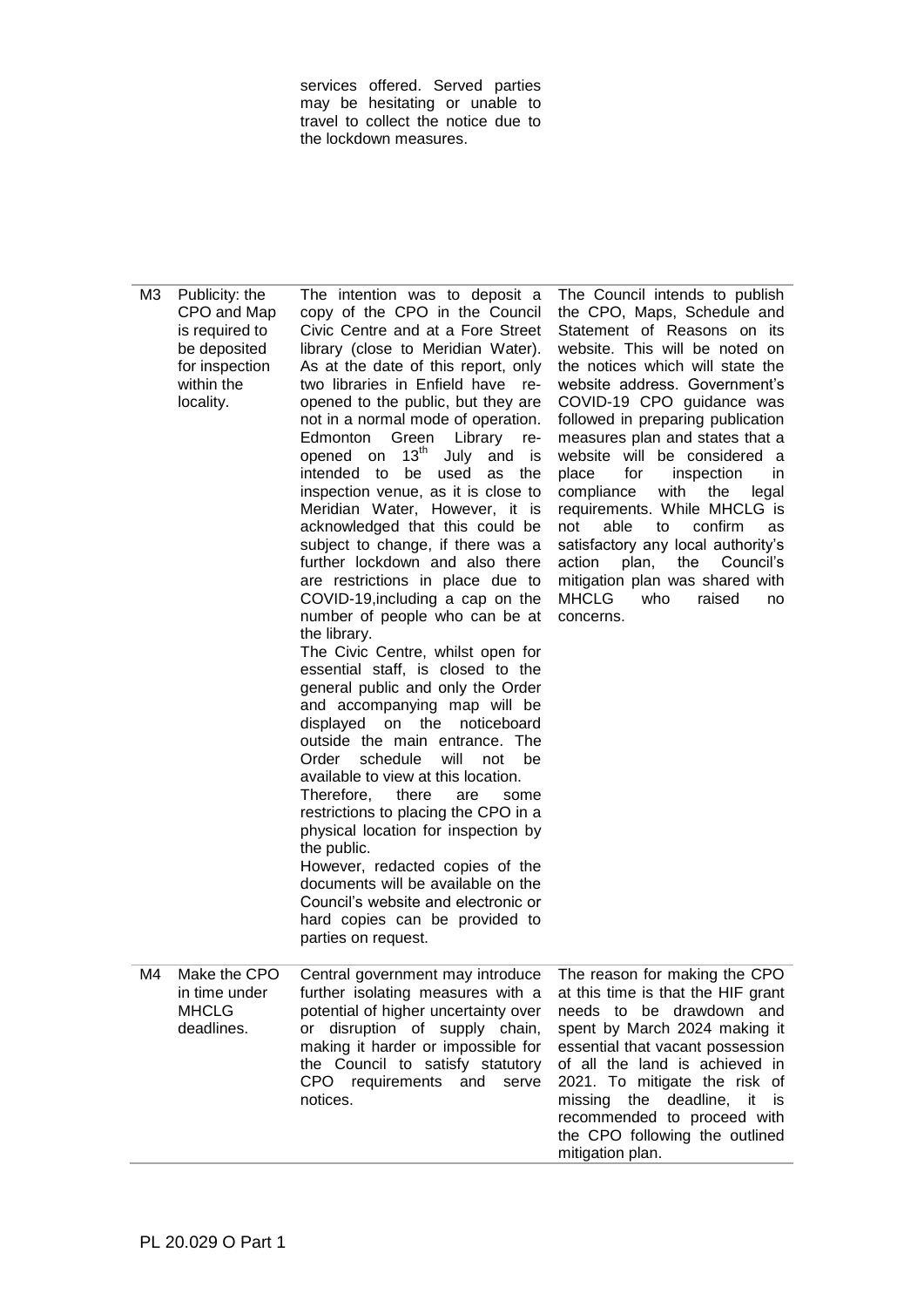| M5 | Make the CPO<br>in time under<br><b>MHCLG</b><br>deadlines. | Risk of criticism for an authority<br>pursuing a CPO under current<br>circumstances.                                                                                                                                         | The Council or its agents are in<br>contact with the majority of<br>impacted parties. The website<br>and newspaper notices exist to<br>ensure wide publicity of the<br>Order and avoid prejudice. The<br>mitigation<br>measures<br>outlined<br>above will also ensure that<br>consultation is undertaken as<br>fairy as possible.                                                                      |
|----|-------------------------------------------------------------|------------------------------------------------------------------------------------------------------------------------------------------------------------------------------------------------------------------------------|--------------------------------------------------------------------------------------------------------------------------------------------------------------------------------------------------------------------------------------------------------------------------------------------------------------------------------------------------------------------------------------------------------|
| M6 | Make the CPO<br>in time under<br><b>MHCLG</b><br>deadlines. | Even if the Council makes the<br>CPO now, the CPO timetable may<br>if<br>impacted<br>Planning<br>be<br>Inspectorate (PINS)<br>postpone<br>inquiries. Applications may be put<br>on any live objection<br>on hold<br>periods. | Make the CPO at this time to<br>increase the chance of earlier<br>consideration of the application<br>by NPCU, PINS and Secretary<br>of State even in such a scenario<br>that applications and objection<br>periods will be put on hold or<br>by decision-makers<br>delayed<br>outside the Council's control,<br>assuming that consideration will<br>resume on the 'first come first<br>served' basis. |

## **Safeguarding Implications**

28. Not applicable.

### **Public Health Implications**

29. See Cabinet Report KD 4832. An online copy of the Order will be published due to Coronavirus social distancing measures.

#### **Equalities Impact of the Proposal**

30. The initial Equalities Impact Assessment was conducted in December 2019 internally by the Council, with a subsequent extensive review by external consultant Ottaway Strategic Management in February-March 2020. Both assessments identified no direct negative impact that would impede the CPO. The EQIA is attached at Appendix 2.

See Cabinet Report KD 4832 for equalities legislation framework relevant to a CPO.

#### **Environmental and Climate Change Considerations**

31. Not applicable. Note that a separate report will be brought to Cabinet to appoint HIF main contractor for delivery of infrastructure.

#### **Risks that may arise if the proposed decision and related work is not taken**

32. **Timetable for SIW delivery will not be met.** SIW land include parcels that are currently not owned by the Council. In the event that the CPO is not made the Council will continue to seek to acquire the necessary land by private agreement. However, there is no certainty that the Council will be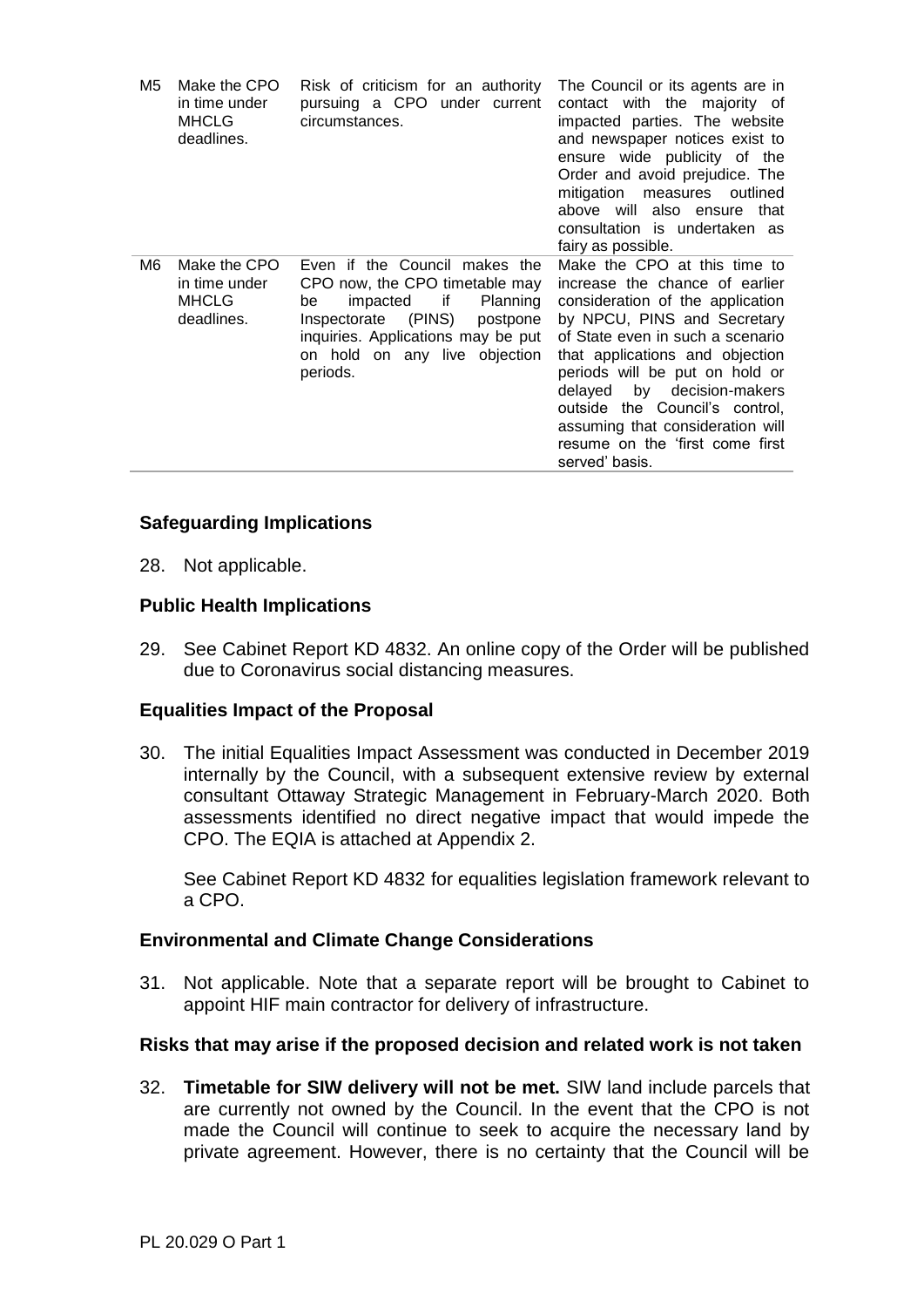able to negotiate the acquisition of all the necessary land required to deliver the SIW.

- 33. **HIF grant will become unavailable.** It is a condition of HIF funding that the Council has assembled all the land in the infrastructure site to deliver the HIF works (SIW). Furthermore, it will be a requirement of the HIF grant that all £156m funding is claimed by the Council by March 2024. MHCLG has indicated that they are not prepared to extend their deadlines. Failure to make the CPO in time would highly likely result in HIF funding becoming unavailable.
- 34. **The wider Scheme delivery is jeopardised**. Failure to make the CPO and to comply with HIF grant requirements would result in significantly higher pressure on the Council to acquire all required land via private treaty and deliver needed infrastructure at its own risk, impacting both financing and timescales of the Scheme. Under resource constraint, the Council may need the scope of the Scheme to be reconsidered.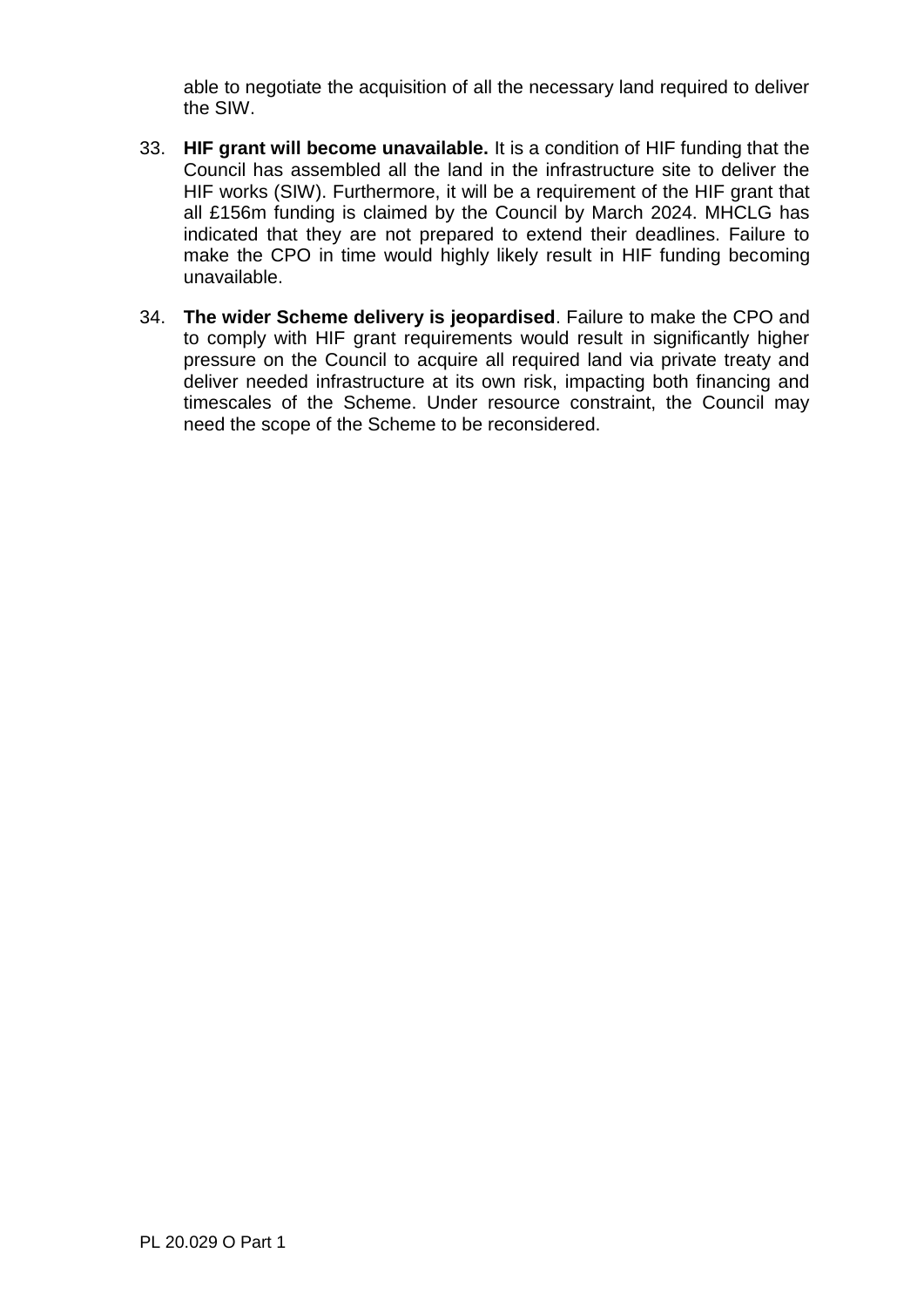# **Risks that may arise if the proposed decision is taken and actions that will be taken to manage these risks**

|                | <b>Risk</b>                                                                                                                                                        | Likelihood <sup>1</sup> | $Im$ pact <sup>2</sup> | Risk Score <sup>3</sup> | <b>Mitigation</b>                                                                                                                                                                                                                                                                                                                                                                                                                                                                                                                                                                                                                                                                                                                                                                 |
|----------------|--------------------------------------------------------------------------------------------------------------------------------------------------------------------|-------------------------|------------------------|-------------------------|-----------------------------------------------------------------------------------------------------------------------------------------------------------------------------------------------------------------------------------------------------------------------------------------------------------------------------------------------------------------------------------------------------------------------------------------------------------------------------------------------------------------------------------------------------------------------------------------------------------------------------------------------------------------------------------------------------------------------------------------------------------------------------------|
|                | Relevant risks and the potential<br>impact / consequence of each.                                                                                                  |                         |                        |                         | What existing processes / mitigations are in place to manage<br>the risk?                                                                                                                                                                                                                                                                                                                                                                                                                                                                                                                                                                                                                                                                                                         |
| R <sub>1</sub> | NPCU may refuse to consider a CPO<br>where the Council is unable to certify<br>the requirements of the Acquisition of<br>Land Act 1981 have been complied<br>with. |                         | 5                      | 5                       | See mitigation plan M2, M3.<br>With known contacts of most parties affected and alternative<br>publicity resources such as its website in accordance with the<br>government-issued guidance, the Council has arranged<br>alternative measures to certify its compliance with the Act's<br>procedural requirements in accordance with the Government's<br>COVID-19 CPO guidance. Moreover, the CPO Order, map and<br>Schedule will be placed at Edmonton Green Library, which is<br>proposed to serve as the physical inspection venue. However,<br>it is acknowledged that this could be subject to change, if there<br>was a further lockdown and also there are restrictions in place<br>due to COVID-19, including a cap on the number of people<br>who can be at the library. |
| R <sub>2</sub> | It is possible that parties may cite the<br>Coronavirus pandemic as a grounds<br>for objection.                                                                    | $\overline{2}$          | $\overline{2}$         | 4                       | See mitigation plan M5.<br>The Council has already sought to mitigate risk of objections<br>being successful by building a robust evidence base for the<br>CPO and additional measures for serving the CPO and<br>extending the time to object. If the Council becomes aware of<br>particular difficulties that are being suffered due to the<br>Coronavirus by those affected by the CPO, it could consider<br>whether any additional help or assurances (such as a<br>undertaking not to implement the CPO before certain date)<br>could be provided. This would need to be considered on a<br>case by case basis.                                                                                                                                                              |

35. Risks of making the CPO are explained in the table below:

 1 *1=Remote 2=unlikely 3=possible 4=probable 5=highly probable* 2 *1=Insignificant, 2=minor, 3=moderate 4=major, 5=catastrophic, systemic failure* 3 *Likelihood x Impact (Red Amber Green)*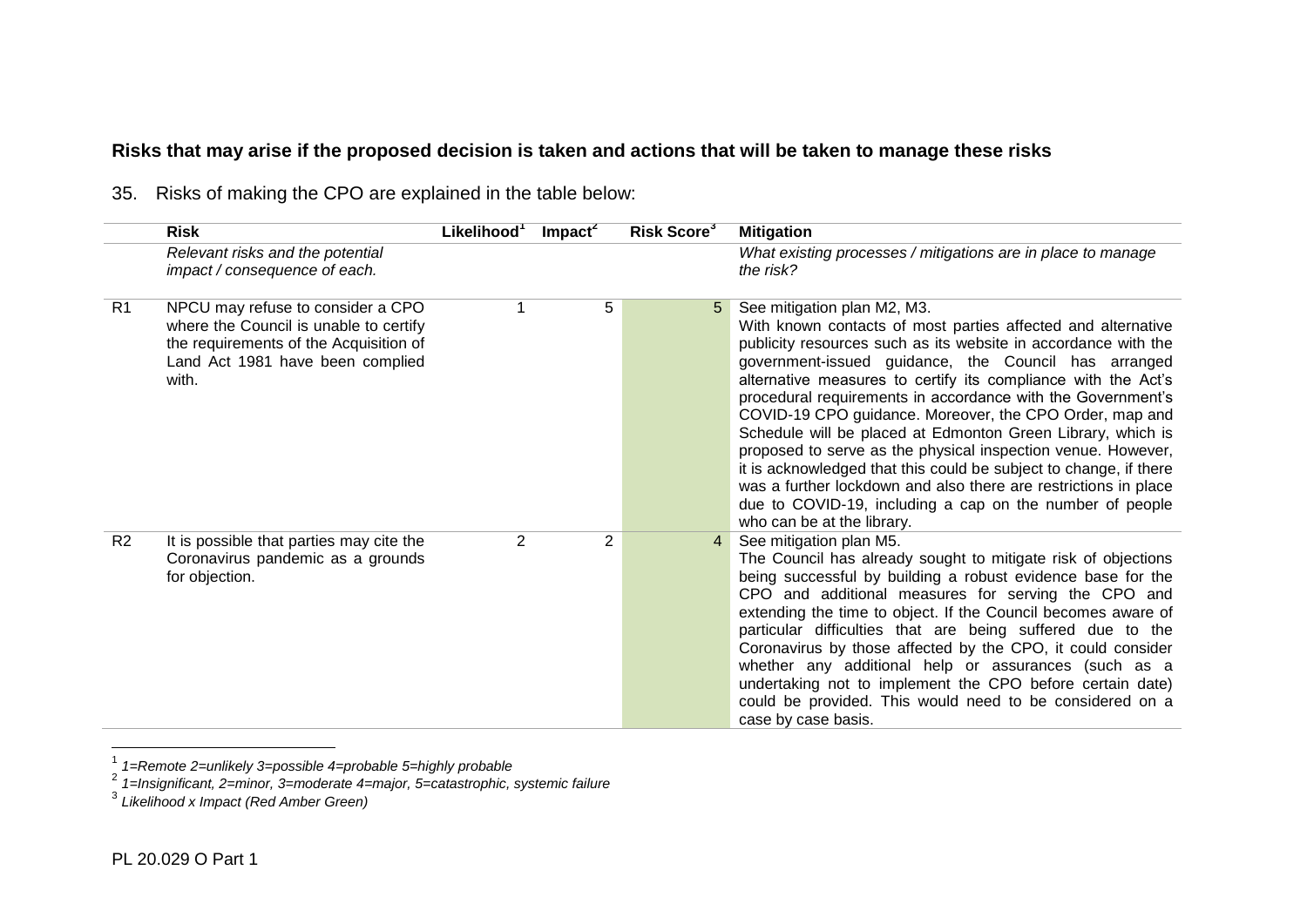| R <sub>3</sub> | Extending the period of objection<br>from 21 days to 42 days would delay<br>the point when the CPO is confirmed<br>and land assembly for the SIW is<br>completed, putting HIF programme<br>deadline at risk.                                                                                                                                                          | 5 | $\overline{2}$ | 10 | See mitigation plan M1, M4, M6.<br>While extending objection period may delay vacant possession<br>by several weeks, it provides greater certainty over timeframe<br>of the CPO as compared to delaying its making until the<br>lockdown measures are lifted. It also strengthens robustness of<br>the CPO.                                                                                                                                                                                                                                                                                                                                                                                                                                                                                                                     |
|----------------|-----------------------------------------------------------------------------------------------------------------------------------------------------------------------------------------------------------------------------------------------------------------------------------------------------------------------------------------------------------------------|---|----------------|----|---------------------------------------------------------------------------------------------------------------------------------------------------------------------------------------------------------------------------------------------------------------------------------------------------------------------------------------------------------------------------------------------------------------------------------------------------------------------------------------------------------------------------------------------------------------------------------------------------------------------------------------------------------------------------------------------------------------------------------------------------------------------------------------------------------------------------------|
| R4             | Objection received to the CPO by<br>land interest holders. If any party with<br>an interest in the land objects, this<br>will likely result in a public local<br>inquiry into the CPO, requiring time<br>and significant resource. For a CPO<br>of this size and complexity, it is highly<br>likely that one of the parties will<br>object to protect their position. | 5 | 1              | 5  | The team expects there to be objections to this Order and has<br>built in adequate time for this in the CPO programme. The<br>team is undertaking negotiations with third parties to seek to<br>agree private treaty agreements, reducing the risk of<br>objections. The team has prepared a robust Statement of<br>Reasons to support the CPO case and receives ongoing legal<br>advice. The programme and budget have allowed for a public<br>inquiry. The experts that the team are working with will act as<br>expert witnesses in the event of a public inquiry.                                                                                                                                                                                                                                                           |
| R <sub>5</sub> | The CPO is not confirmed in part or<br>in whole, causing a delay in the<br>delivery of the strategic infrastructure<br>and, if the Council is unable to<br>acquire land required by private<br>treaty, also putting satisfaction of HIF<br>funding agreement conditions at risk.                                                                                      | 2 | 5              | 10 | Potential grounds for this include objections over planning,<br>deliverability and the impact on affected parties. Note that it is<br>anticipated that a public inquiry will not happen for at least 6<br>months after making the CPO, by which time the factors above<br>will be significantly more certain. The Council has the<br>opportunity to address potential grounds for objection at a<br>public inquiry, minimising the risk of the CPO not being<br>confirmed. If it is not confirmed, there would be an abortive<br>cost in relation to the fees. However, the Council also may fully<br>address the cause of objection and then re-make the CPO or<br>alternatively review infrastructure and development plan<br>subject to land owned at that the time, albeit different from the<br>scheme currently proposed. |
| R <sub>6</sub> | Actual HIF costs might vary from the<br>funding allocation, especially since<br>there is less certainty at the moment<br>over the preferred rail solution: there<br>is a possibility to deliver higher train<br>frequency, but this would likely imply                                                                                                                | 3 | 3              | 9  | To manage the risks associated with the rail, weekly Rail<br>steering group meetings are taking place as well as design<br>team meetings to resolve issues and monitor project delivery.<br>To manage the strategic risks associated with project delivery,<br>the executive management team hold monthly meetings to<br>monitor the delivery of the HIF and the monthly spend. The                                                                                                                                                                                                                                                                                                                                                                                                                                             |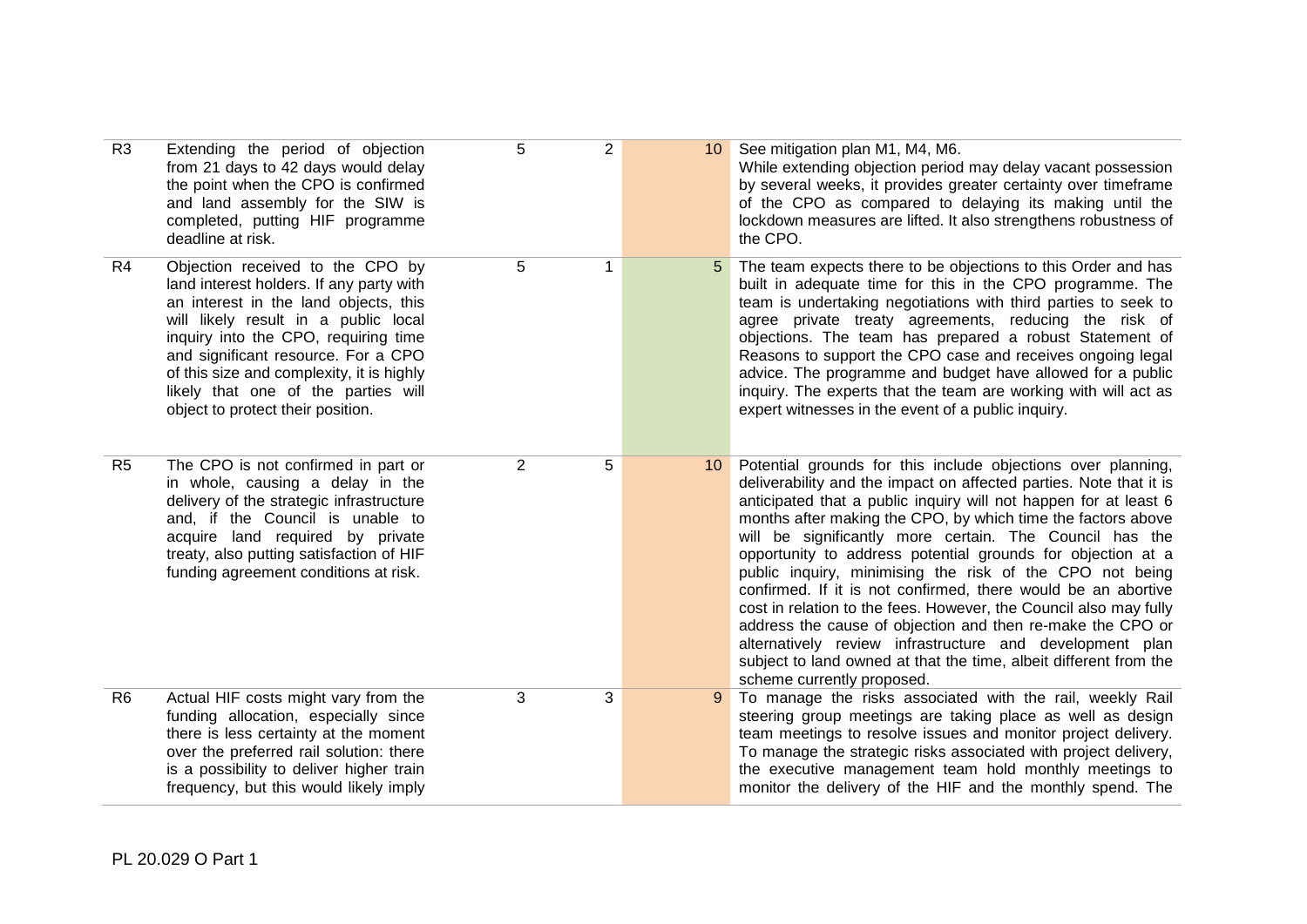| costs above the allocation. | meetings are chaired by the Chief Executive of the Council. In   |
|-----------------------------|------------------------------------------------------------------|
|                             | addition, the Council is discussing emerging rail options with   |
|                             | GLA, MHCLG and DfT, to determine potential funding gaps          |
|                             | and identify additional funding sources. One scenario is to      |
|                             | apply for additional funding from central government. This       |
|                             | possibility will be ascertained within 6 months. Alternative     |
|                             | scenario is to amend scope of rail work or negotiate             |
|                             | rearrangement as to separate HIF rail and non-rail obligations.  |
|                             | Costs of non-rail HIF works are continually monitored. Note      |
|                             | there is potential to identify cost-saving opportunities through |
|                             | arrangements with HIF main contractor, whose appointment         |
|                             | procurement is at its final stage.                               |

36. Note that risks 4 and 5 relate to strength of the CPO case which depends on fitness to planning framework, deliverability and funding. The Council acknowledges these factors and is pro-active in mitigating the associated risks as explained below:

| Deliverability and funding:                     | The Meridian Water team is working closely with MHCLG, DfT, GLA and wider stakeholders to agree         |
|-------------------------------------------------|---------------------------------------------------------------------------------------------------------|
| If MHCLG conditions are not satisfied, the      | the grant documentation so that all parties are comfortable with the risks, obligations, requirements   |
| Council would not be able to claim historic and | and conditions. All preconditions to contract have been satisfied and approved by MHCLG. The major      |
| preliminary costs, might miss the deadline of   | matter outstanding is approval of rail design option and its funding before the contract can be signed. |
| 31st March 2024 and ultimately risk the £156m   |                                                                                                         |
| funding.                                        |                                                                                                         |
|                                                 |                                                                                                         |

| Planning:                                     | The SIW planning application was granted permission on 22 July 2020. Phase 2 outline application      |
|-----------------------------------------------|-------------------------------------------------------------------------------------------------------|
| Conditions of the Phase 2 planning permission | was granted permission subject to referral of the application to the Greater London Authority and the |
| are not satisfied (in time), or the planning  | completion of a Section 106 Agreement. Current risk and status of planning is continually monitored   |
| application is rejected by the GLA, weakening | to provide reasonable level of confidence that Phase 2 planning application has no major              |
| the case for the CPO.                         | impediments. As the application is outline, the finer detail of the scheme will be secured through    |
|                                               | future reserved matters applications. Contributions to mitigate the impact of the development will be |
|                                               | secured through a s106 legal agreement. The scheme is supported in strategic planning terms by the    |
|                                               |                                                                                                       |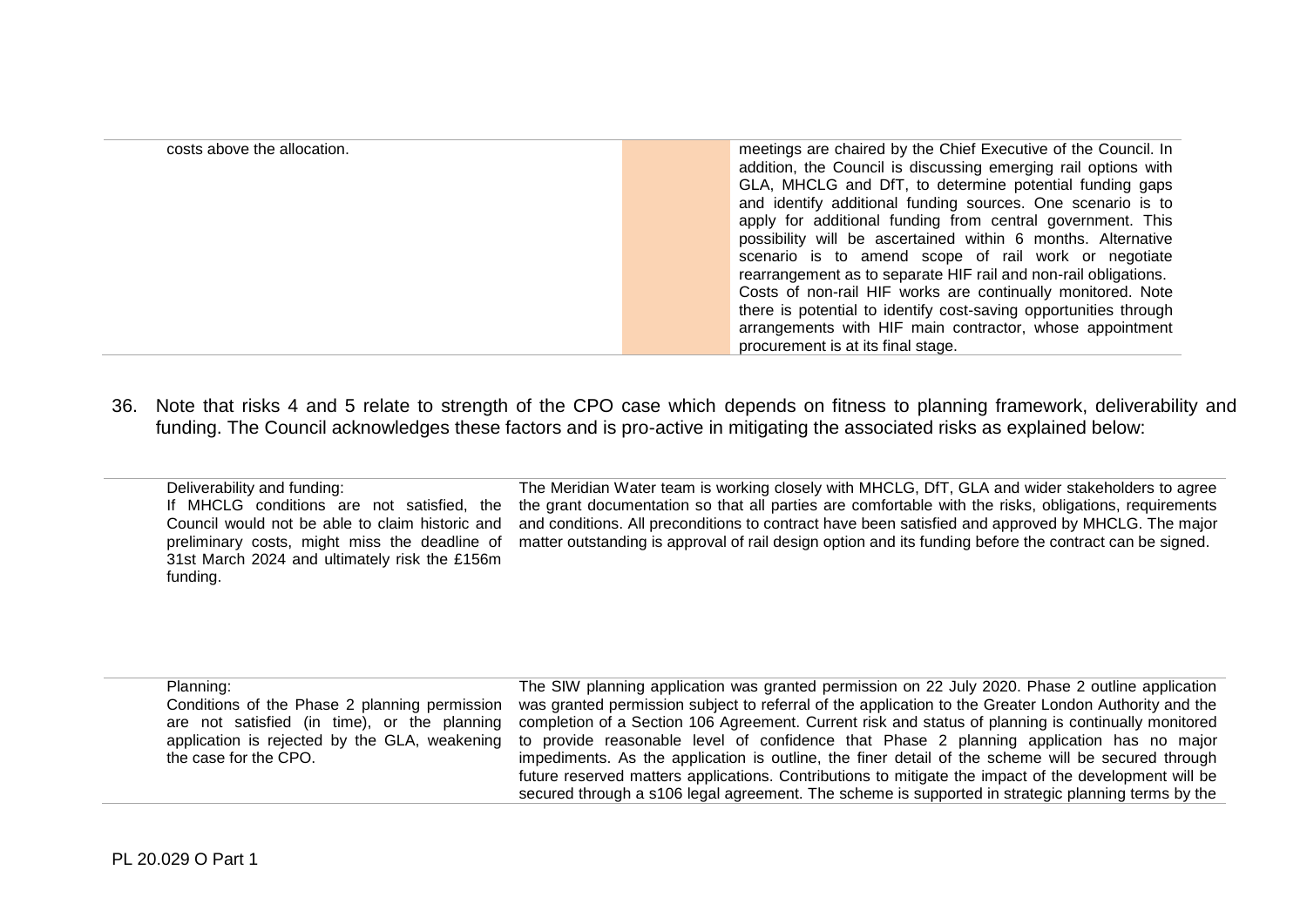GLA and the majority of issues that were raised by the GLA have been addressed. It should be noted that waiting to make a CPO until planning permission is granted may not always be necessary and that may prejudice the development timetable (which is linked to and dictated by HIF funding). Proceeding to make the CPO while the planning application is still pending is a reasonable and calculated risk to take provided that there are no significant impediments to the planning application being granted permission.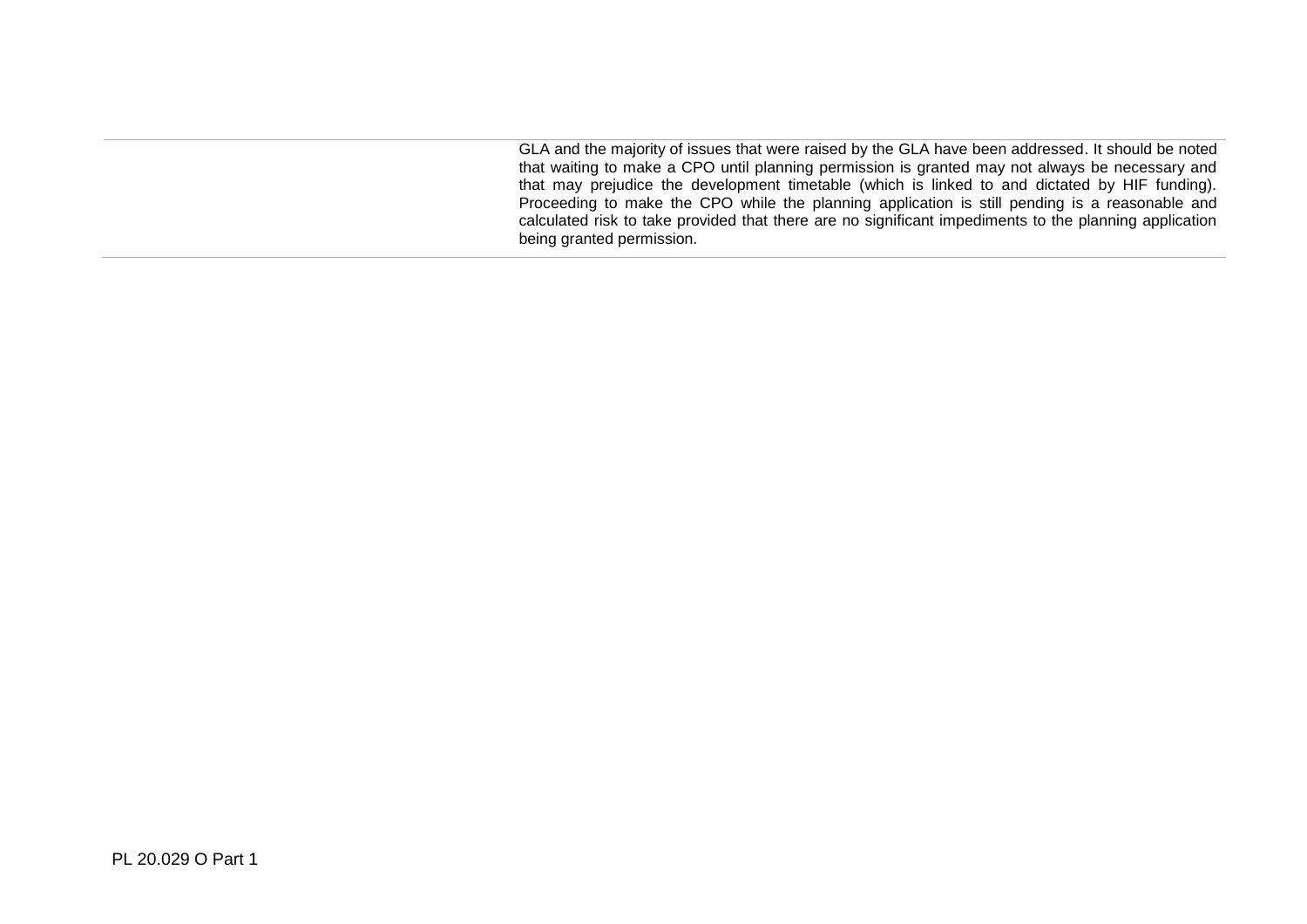# **Financial Implications**

- 37. See Confidential Appendix.
- 38. See Confidential Appendix.

## **Legal Implications**

- **DRAFT: 20th July 2020 (MD & EP)**The Council has obtained advice on CPO matters from its internal Legal Services team, Trowers & Hamlins LLP and Guy Roots QC.
- 40. The Council proposes to use its compulsory purchase powers to help implement the strategic infrastructure which will form part of the Meridian Water Regeneration scheme. Under s226(1)(a) of the Town and Country Planning Act 1990 (as amended) (the **Act**) a local authority has a general power to make a compulsory acquisition of any land in their area to facilitate the carrying out of development, redevelopment or improvement in relation to the land. In order to exercise the s226 powers, the local authority must demonstrate that the proposed development/improvement is likely to contribute towards the promotion or improvement of the economic, social or environmental wellbeing of their area.
- 41. The making of a CPO should be a last resort and should be preceded by meaningful attempts to buy the land by agreement, save for lands where land ownership is unknown or in question.
- 42. The making of a CPO is an executive function by virtue of section 9D of the Local Government Act 2000 and the Local Authorities (Functions and Responsibilities) (England) Regulations 2000. Pursuant to section 9E(2) of the Local Government Act 2000, the Cabinet may arrange for the discharge of an executive function by an officer of the authority. At its meeting on 22nd January 2020 (KD 4832) Cabinet delegated authority to make the CPO to the Programme Director of Meridian Water in consultation with the Acting Executive Director of Resources and Director of Law and Governance.
- 43. On  $13<sup>th</sup>$  and  $27<sup>th</sup>$  May 2020, the government published its "Coronavirus (COVID-19): compulsory purchase guidance". The additional protections as set out in paragraph 26 above will assist to demonstrate that the Council has acted carefully and in good faith in accordance with government guidance and mitigates the risk of challenge, giving the Council reasonable grounds to argue that an aggrieved person has not been 'substantially prejudiced' by the making of the CPO.
- 44. The Council will be required to demonstrate that there is a compelling case in the public interest for acquiring the land compulsorily. This is set out in the Statement of Reasons (see Appendix 3). In particular the Council must demonstrate that:
	- 44.1 it has, or will at least obtain, the resources to pay compensation for the land. Acquisition of any interests in land within the Order Land, including any statutory payments and disturbance compensation,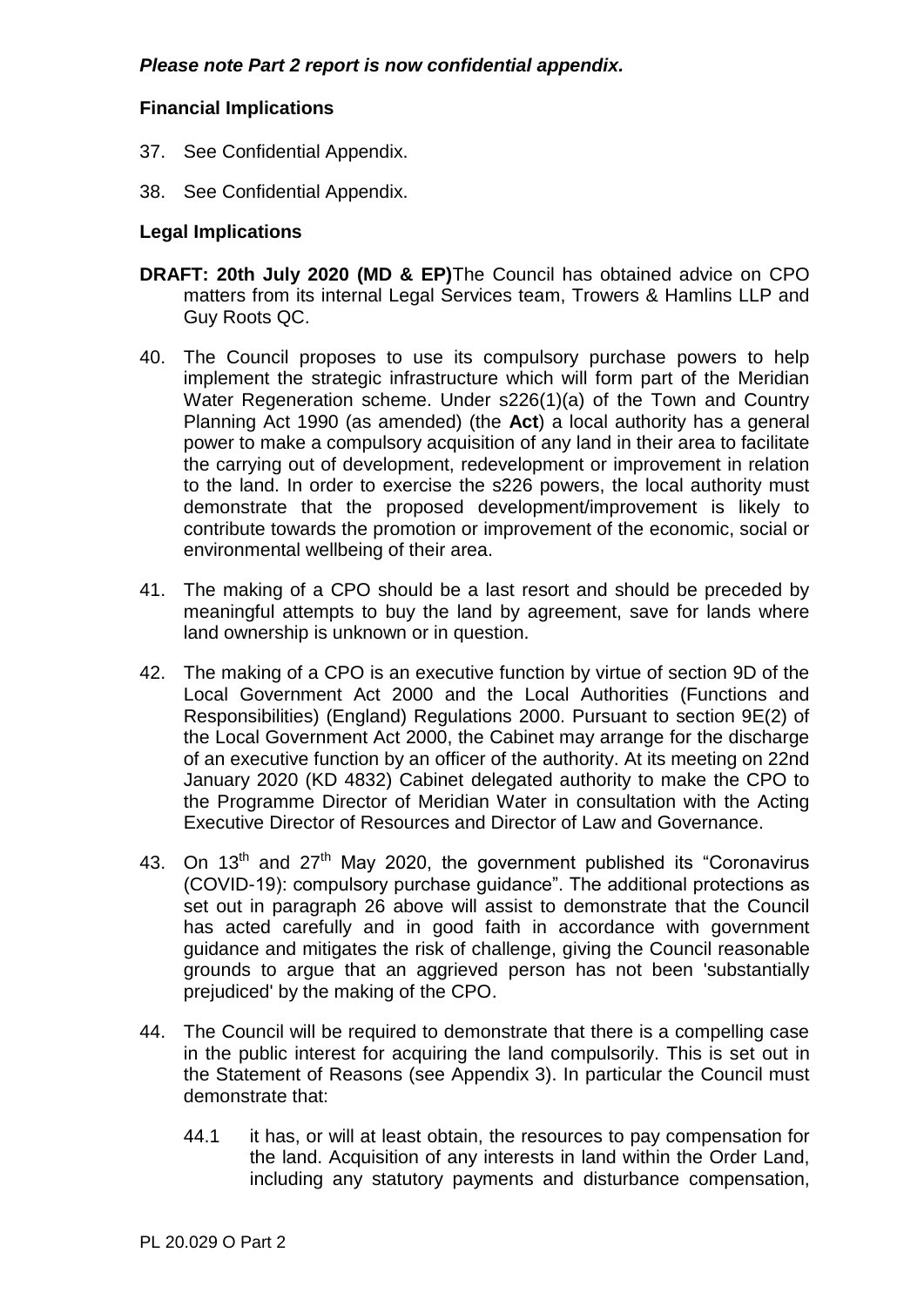will be funded by the Council through its own resources. Payment of compensation will be made in accordance with the 'compensation code' which is the law as set out in the Land Compensation Acts 1961 and 1973 and the Compulsory Purchase Act 1965, as amended by subsequent legislation and supplemented by case law. Within the Meridian Water budget there are allocations for acquisition of land;

- 44.2 it has, or will at least obtain, the resources to implement the scheme. It is proposed that funding for the SIW will be secured by way of HIF grant from central government. On 17th August 2019 it was announced that the council's HIF bid for £156 million had been successful. However, the detailed terms of the grant agreement are currently being negotiated and the full amount of funding will not be advanced until a number of conditions have been satisfied by the Council. It is recommended that the CPO is made no earlier than a time when there is confidence, following negotiations with the GLA and MHCLG, that it can satisfy the conditions to funding and will be able to demonstrate this by the time of a CPO inquiry. It will be a requirement of funding that all grant funding must be claimed by March 2024. The advantages of delaying the making of the CPO must therefore be considered against the impact on delivery of the SIW in accordance with the milestone dates in the grant agreement. In the event that the HIF Grant Fund is insufficient to meet the full costs of infrastructure works delivery, the Council will need to demonstrate that it has or will obtain sufficient additional funding, including the timing of such funding; and
- 44.3 the scheme for which the CPO is made will not be prevented from proceeding due to some legal or other impediment, e.g. planning permission / non-supportive policy framework. The Edmonton Leeside area Action Plan ("ELAAP") was formally adopted by the Council on 29<sup>th</sup> January 2020. The scheme accords with the adopted policy framework. Ideally, planning permission should be in place (but CPO Guidance recognises that this is not always possible) and the scheme should accord with the adopted policy framework at the time of making of a CPO. Planning permission for the strategic infrastructure works was granted (subject to conditions) on 22<sup>nd</sup> July 2020. At its meeting on 24th March 2020 the Council's planning committee resolved to grant permission for the Phase 2 planning application subject to various conditions including Stage 2 referral to the GLA. The Mayor of London will have 14 days from the date of submission of the stage 2 referral to make a decision to allow the Local Planning Authority's decision to stand, to direct refusal or to take over the application. Proceeding to make a CPO while the planning application is still pending may be considered a reasonable and calculated risk to take provided that there is a degree of confidence that the planning application will be granted prior to the date of the public inquiry.
- 45. Once the Council makes a CPO, the timetable is no longer in the Council's control and will be set by the Secretary of State. As such it is important that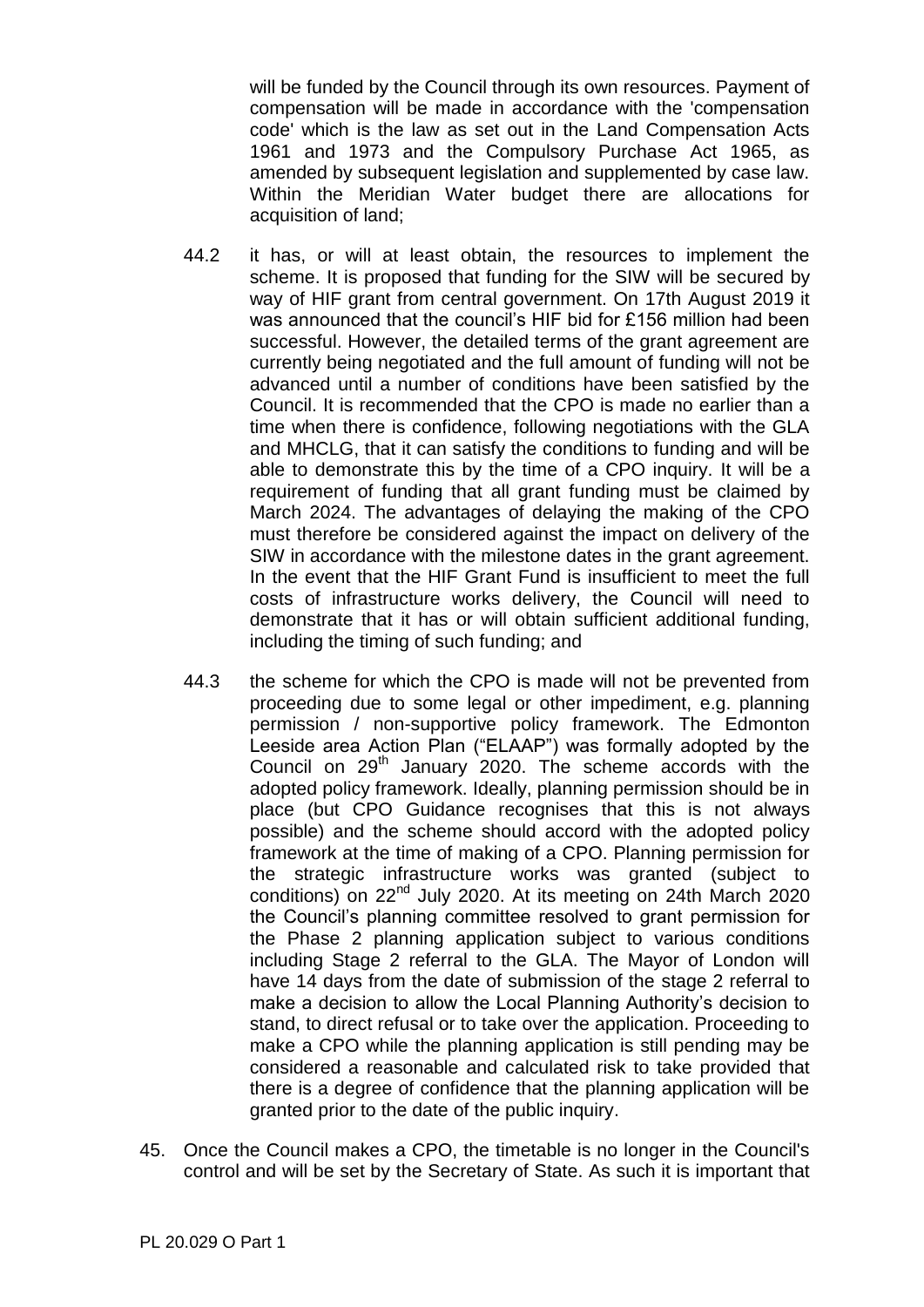at the time of making a CPO the Council has met the Guidance criteria, or at least has sufficient confidence it will be able to meet the Guidance criteria by the time of a public inquiry (approximately six months later). Whilst a CPO can be withdrawn after it is made, this may expose the Council to risk of objectors being awarded their costs.

- 46. As an acquisition under the Act will extinguish third party rights, the Council will need to take care that it does not contravene the rights of individuals under the European Convention on Human Rights (the ECHR). Section 6 of the Human Rights Act 1998 makes it unlawful for the Council to act in any way which is incompatible with a right under the ECHR. Pursuant to Article 1 of the First Protocol to the ECHR, every person is entitled to the peaceful enjoyment of his or her possessions and no one shall be deprived of those possessions except in the public interest and subject to the conditions provided for by law and by the general principles of international law. In order to avoid contravening individual human rights by making a CPO, it must be demonstrated that the CPO is in the public interest and that it is necessary and proportionate to make the CPO. Provided the requirements of section 226 (1) and (1A) of the Act have been fulfilled (i.e. the development, redevelopment or improvement will contribute to the promotion or improvement of the economic, social or environmental wellbeing of the local authority's area), this will provide a very substantial basis upon which to make the case that the scheme is policy based and is consistent with statutory objectives.
- 47. The public sector equality duty under section 149 of the Equality Act 2010 requires the Council to have due regard to: (i) the need to eliminate discrimination, harassment, victimisation and any other conduct that is prohibited by or under the Equality Act 2010; and (ii) the need to advance equality of opportunity between persons who share a protected characteristic and persons who do not share it. The Equalities Impact Assessment prepared in connection with the Compulsory Purchase Order contains an Action Plan (see Appendix 2) which should be monitored throughout the process.
- 48. Officers must ensure that any processing of personal data in connection with the Compulsory Purchase Order complies with the provisions of the Data Protection Act 2018.
- 49. All legal documents to be entered into in connection with the subject matter of this report must be approved in advance by Legal Services on behalf of the Director of Law and Governance.

## **Workforce Implications**

50. Not applicable.

## **Property Implications**

51. There are no property implications arising directly from this report however it is anticipated that there will be future Property Implications as each individual property deal is negotiated as a result of the proposal set out herein.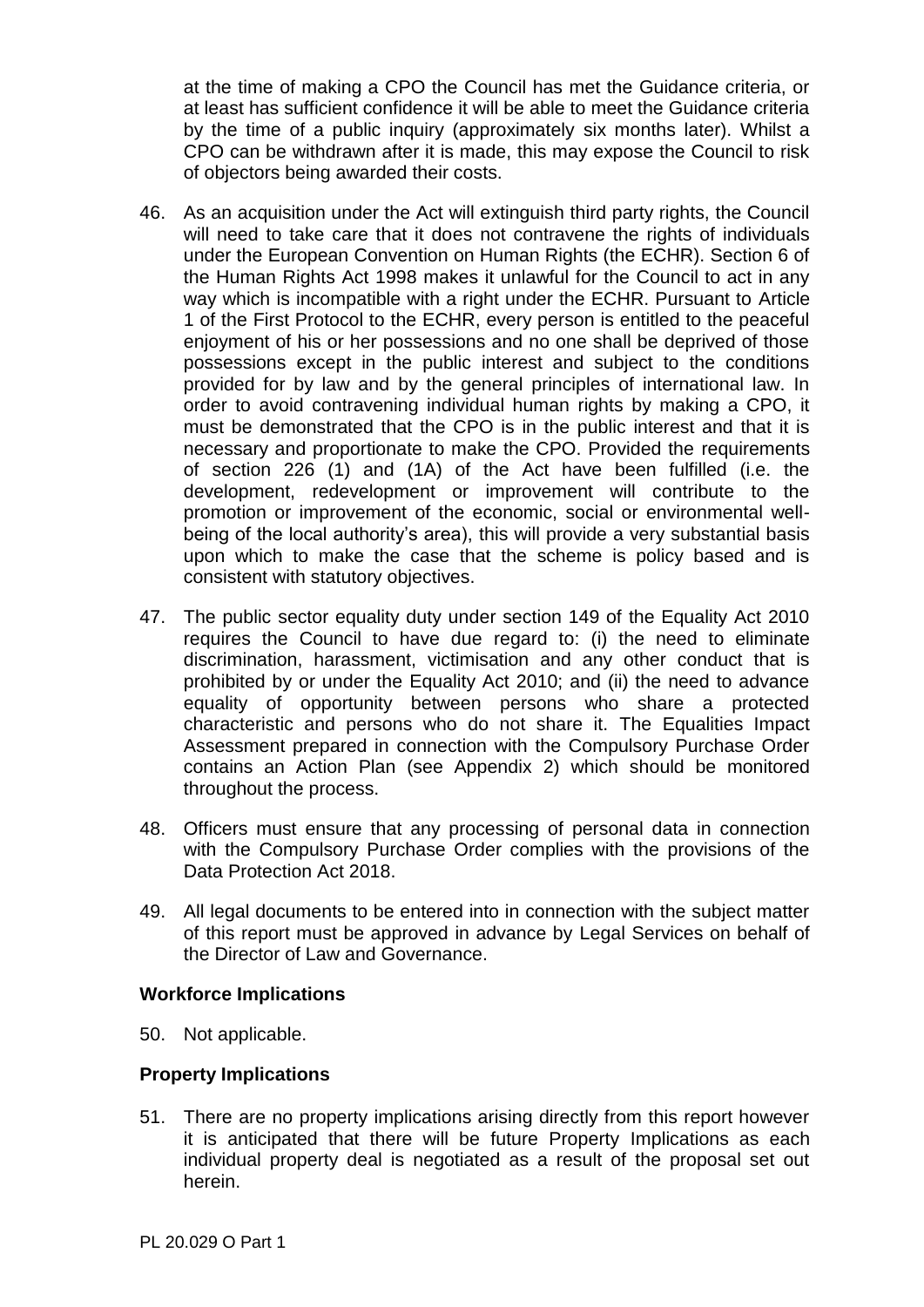- 52. Any future reports arising as a result of these proposals will need to be further reviewed and when property transactions are concluded Strategic Property Services will comment on the individual deals.
- 53. It may also be appropriate to add CPO property acquisitions monitoring to the risk register as well as delivery timetable is critical. And a delay on an acquisition of a property could have material effect.

## **Other Implications**

54. Not applicable.

## **Options Considered**

- 55. **Do not pursue a CPO**. This is not considered a viable option. The Council must ensure that it can acquire all land needed to deliver the SIW in accordance with the timetable set by MHCLG. It will be a requirement of the HIF grant that all £156m funding is drawn down by the Council and all SIW are delivered by March 2024. If the Order is not pursued at this time, there is significant risk that this timetable for delivery will not be met, jeopardising the availability of the full amount of HIF grant as well as the deliverability of the SIW and the wider Scheme. In the event that the CPO is not made the Council will continue to seek to acquire the necessary land by private agreement. However, there is no certainty that the Council will be able to negotiate the acquisition of all the necessary land required to deliver the SIW in time to meet the HIF deadlines.
- 56. **Delay making the CPO until there is greater certainty**. Ideally, relevant planning permissions and funding agreement with all conditions discharged would be in place and secure prior to making the CPO. There is also some uncertainty in relation to the Coronavirus pandemic, although the package of mitigation measures for making the CPO during the current Coronavirus pandemic and associated "lockdown" strictly follow (and in some cases exceed) the requirements set out in government guidance on making a CPO during the pandemic. However, as stated above, the HIF grant needs to be drawn down and spent by March 2024 and in order to achieve a build programme which meets this deadline, vacant possession of all the land needs to be achieved in Q4 2021. Furthermore, it is a condition of HIF funding that the Council has assembled all the land in the infrastructure site to deliver the HIF works. Making the CPO is necessary to ensure that this condition is satisfied in time to meet MHCLG's contractual deadlines. Having reviewed the case, Queen's Counsel agreed it would be reasonable to proceed to make the CPO at this time since delay in the hope of gaining more certainty would be counter-productive.

# **Conclusions**

57. Since the Cabinet's decision to authorise making the CPO in January 2020, the Council has made significant progress in preparing the CPO case including a set of measures to comply with publicity requirements considering COVID-19 social distancing. Given its significance to the overall